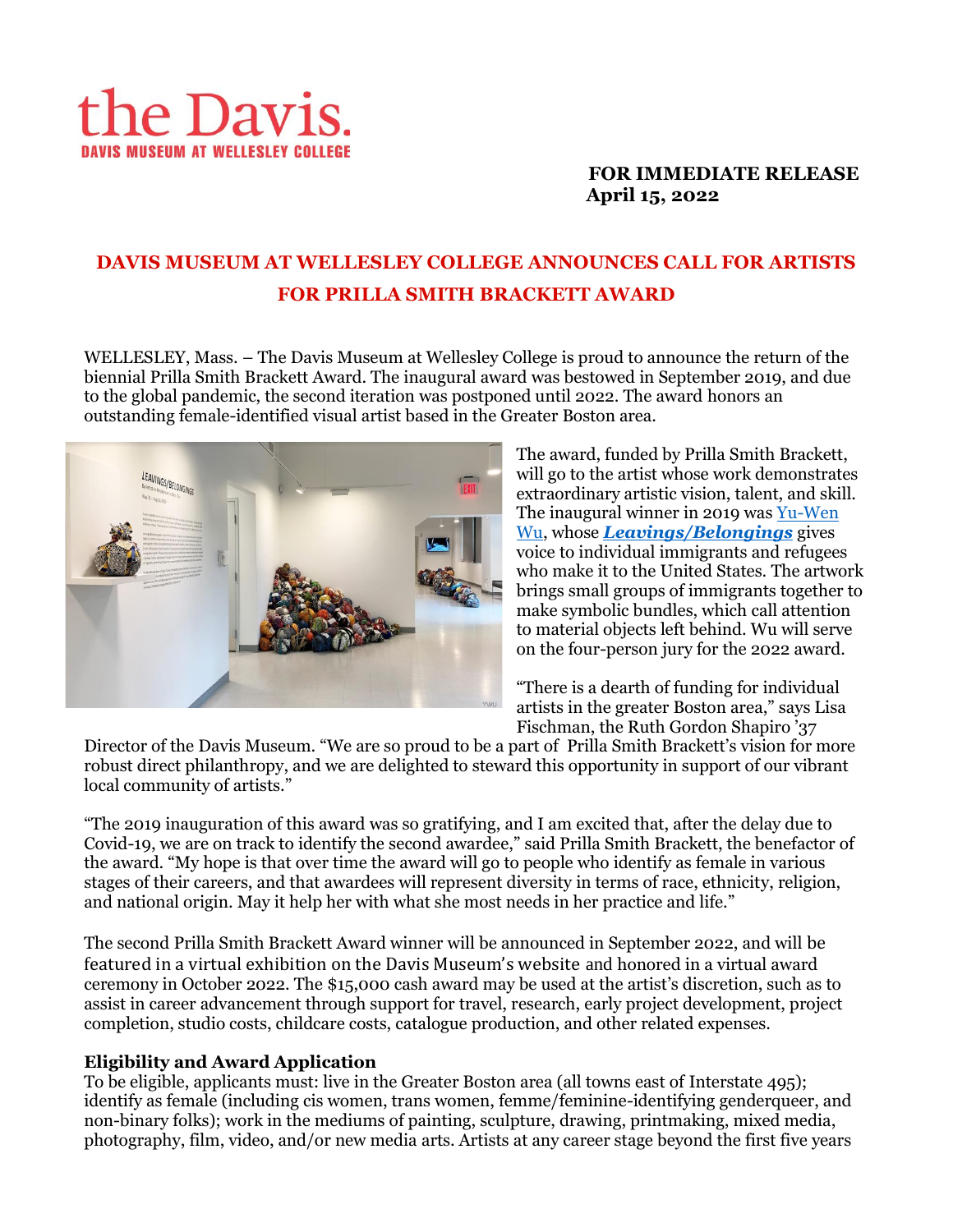of professional practice and of all ages, sexual orientations, and racial, ethnic, national, and religious identities are encouraged to apply. The review process will identify three finalists for a studio visit by the jury members, a crucial step in determining the ultimate award recipient.

Application guidelines for the Prilla Smith Brackett Award will be available on Friday, April 15, 2022 via the Davis Museum website a[t www.wellesley.edu/davismuseum/](http://www.wellesley.edu/davismuseum)news. The application portal goes live on Sunday, May 1, 2022. The deadline for submissions is Wednesday, June 1, 2022. Any interested parties may email [psb\\_award@wellesley.edu](mailto:psb_award@wellesley.edu) for additional information.



#### **About Prilla Smith Brackett**

[Prilla Smith Brackett](https://www.prillasmithbrackett.com/) is an artist known for working with landscape conceptually, depicting more than a description of a place.

Brackett has exhibited throughout the eastern US, including a solo show traveling to eight venues in New England and the mid-Atlantic States. Other venues include DeCordova Sculpture Park and Museum, MA, National Academy of Sciences, DC, The Art Complex Museum, MA, and Hanoi Contemporary Art Center, Vietnam. Her work is in the collections of Harvard University Art Museums, New Britain Museum of American Art, Danforth Art Museum, Worcester Art Museum, and the National Museum of Women in the Arts.

Brackett's honors include a finalist award in painting from the Massachusetts Cultural Council, residencies at the Virginia Center for the Creative Arts and the Ragdale Foundation, an award and residency at the Ucross Foundation, an Earthwatch Artist award in Madagascar, and a fellowship in painting at the Bunting Institute of Radcliffe College.

Born in New Orleans, Brackett has social science degrees from Sarah Lawrence College and the University of California/Berkeley following two years at Wellesley College. She earned her MFA in drawing and painting from the University of Nebraska/Lincoln. She added printmaking to her practice in 2003. Brackett lives and works in Boston, MA.

## **ABOUT THE DAVIS MUSEUM**

One of the oldest and most acclaimed academic fine arts museums in the United States, the Davis Museum is a vital force in the intellectual, pedagogical, and social life of Wellesley College. It seeks to create an environment that encourages visual literacy, inspires new ideas, and fosters involvement with the arts both within the College and the larger community.

#### **ABOUT WELLESLEY COLLEGE AND THE ARTS**

The Wellesley College arts curriculum and the highly acclaimed Davis Museum are integral components of the College's liberal arts education. Departments and programs from across the campus enliven the community with world-class programming–classical and popular music, visual arts, theatre, dance, author readings, symposia, and lectures by some of today's leading artists and creative thinkers–most of which are free and open to the public.

Since 1875, Wellesley College has been the preeminent liberal arts college for women. Known for its intellectual rigor and its remarkable track record for the cultivation of women leaders in every arena,